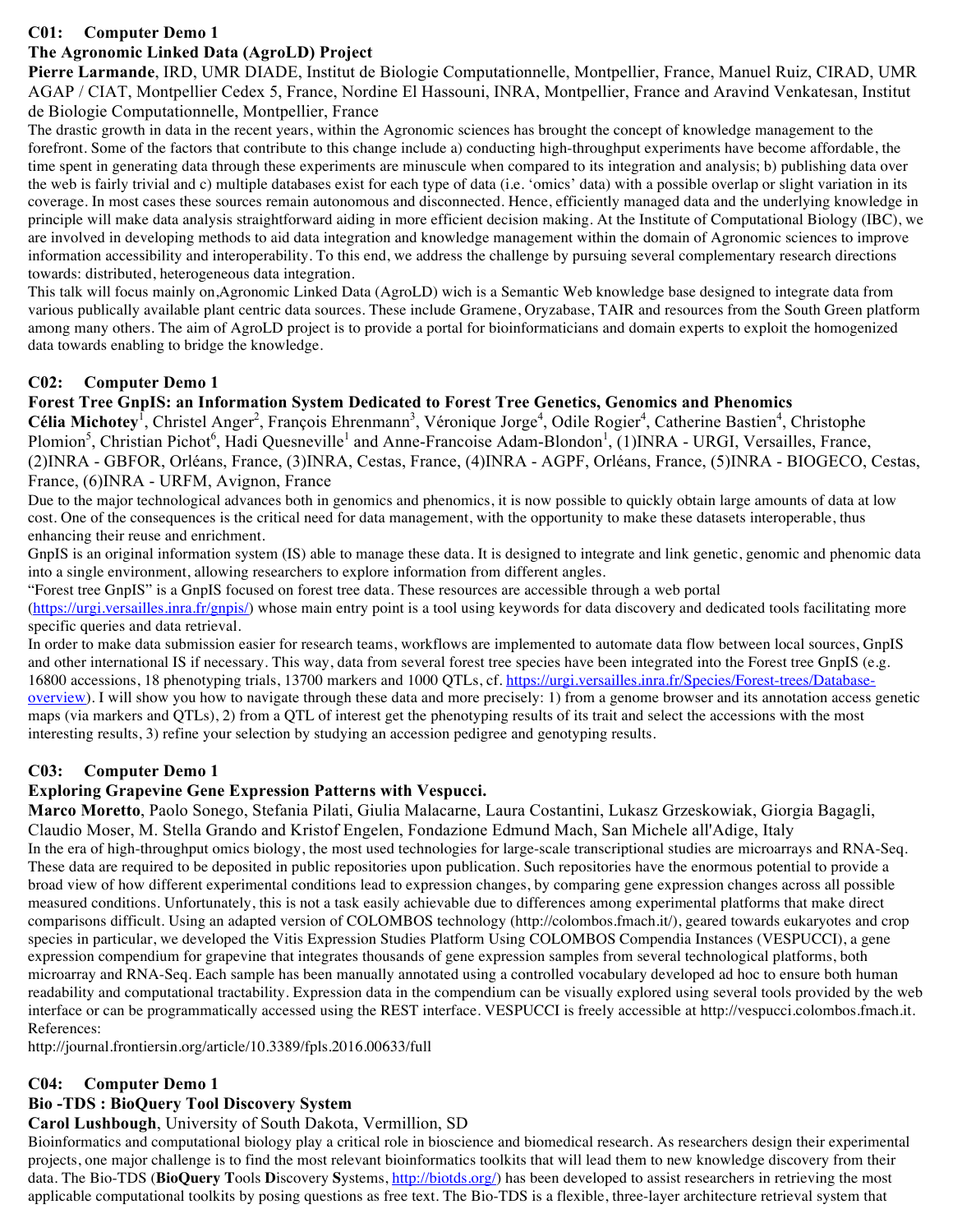provides users from multiple bioscience domains (e.g. genomic, proteomic, bio-imaging) the ability to query over 12,000 analytic tool descriptions integrated from well-established, community repositories. The query expressions posed by potential researchers can vary from precise questions such as "RNASeq reads mapper for mammalian" or "reads mapping", to very domain specific free text expressions like "best tool for microbiology genome mapping using RNASeq".One of the primary components of the Bio-TDS system is the ontology and natural language processing workflow for annotation, curation, query processing, and evaluation. The Bio-TDS's scientific impact was evaluated using sample researcher questions retrieved from Biostars, a site focusing on **biological data analysis**. The Bio-TDS was compared to five similar bioscience analytic tool retrieval systems with the Bio-TDS outperforming the others in terms of relevance and completeness. The Bio-TDS provides researcher with the ability to associate their bioscience question with the most relevant computational tool-set required for the data analysis in their knowledge discovery process.

## **C05: Computer Demo 1**

### **Spell-QTL, a New Tool for QTL Analysis on Modern Datasets**

**Damien Leroux** and Sylvain Jasson, MIAT, Institut National de la Recherche Agronomique, Castanet-Tolosan CEDEX, France *Spell-QTL* (https://mulcyber.toulouse.inra.fr/projects/spel/) performs classical QTL analysis in modern datasets. Complex pedigrees have recently emerged, such as MAGIC8, that make classic population models obsolete. Inferring Parental Origins has become a tedious task and genotype data is often raw SNP data. We implemented innovative methods to handle virtually any pedigree and precisely compute the Parental Origin Probabilities (POP) at any locus given any number of observed markers.

We construct a Bayesian Network matching the structure of the pedigree. The exact POP at each observed marker are inferred using this network. Typically, marker observations involve the ancestors and the phenotyped generation, but our method can take observations on any individuals and produce POP for any subset of individuals. Along a linkage group, the probabilities of recombination in each generation are modelled with Continuous-Time Markov Chain (time here being genetic distance) which enable precise computation of the POP at any locus, taking into account all the information provided by the neighboring markers. The QTL analysis is performed with a classical model selection approach.

The software suite is divided in three distinct binaries. *Spell-pedigree* analyzes the pedigree and computes the CTMCs. *Spell-marker* computes the POP at the markers. *Spell-QTL* performs the QTL detection and analysis. We emphasize speed and allow concurrency or even distributed computations wherever appropriate. We provide a rich and fully-documented command-line interface and the results are output in text files for convenient import in R or Excel.

#### **C06: Computer Demo 1**

## **Analysis of Genomic Variability within Inbred Populations with NGSEP**

**Jorge Duitama**<sup>1</sup>, Juan David Lobaton<sup>2</sup> and Juan Fernando De la Hoz<sup>2</sup>, (1)Universidad de los Andes, Bogotá, Colombia, (2)International Center for Tropical Agriculture (CIAT), Cali, Colombia

The development and availability of high throughput sequencing (HTS) technologies and different bioinformatic tools revolutionized the research on genomics allowing to obtain genome-wide data on entire populations of nearly every form of life. Research communities of inbred species, such as rice or beans, are developing large datasets of variability from Whole Genome Sequencing (WGS) data, and also performing Genotype by Sequencing (GBS) experiments on structured mapping and breeding populations. Unlike outbred species, haplotypes in these populations can be obtained and analyzed directly from genotype calls. However, most bioinformatics tools can not take advantage of this feature because they were mostly developed for human genetics. Our bioinformatics group recently developed the Next Generation Sequencing Experience Platform (NGSEP) for accurate, efficient, and user-friendly analysis of HTS data. We showed using both WGS and GBS data that, for inbred species, NGSEP provides better accuracy compared to other commonly used software for variants detection. Here we present the latest functionalities implemented in NGSEP for analysis of genomic variability datasets in VCF format from populations of inbred samples: 1) A Hidden Markov Model (HMM) for genotype imputation, from either known or unknown parental haplotypes, 2) Assessment of diversity across the genome through allele sharing statistics, and 3) Analysis of introgression of foreign haplotypes within subpopulations. These analysis options have been useful to analyze large genomic datasets such as that provided by the 3000 rice genomes project and we expect they will be useful for further sequencing efforts in different inbred crops.

# **C07: Computer Demo 1**

#### **NCBI Genomic Data Viewer**

#### **Lon Phan**, NIH/NLM/NCBI, Bethesda, MD

The National Center for Biotechnology Information (NCBI) has developed a new browser resource, the Genomic Data Viewer (GDV), to display and analyze genome assemblies for a wide variety of organisms. Built on NCBI's existing browser technology used for the Variation Viewer and 1000 Genomes Browser, GDV makes use of the wealth of sequence associated data stored at NCBI to provide browser tracks and also supports displays for other datatypes, such as genotypes and allele frequencies. In addition to the display of NCBI-provided tracks, GDV supports the upload and display of user-provided data, accepting a variety of common file formats. GDV browser instances are available for any RefSeq assembly in the NCBI Assembly database that has track data. NCBI resources that refer out to GDV can customize the default track display to include the tracks most relevant to their content area. For instance, GDV referrals from NCBI Variation resources can be configured to show SNVs and structural variations from dbSNP and dbVar in genomic context with gene annotations, and a dynamic table of sample genotypes and population allele frequency. In addition, the browser display is easily user-configured, either to custom track combinations or with preset combinations of tracks relevant to various analysis types. Track configurations can be saved and shared with other users. This presentation will demonstrate some of the available functionality in GDV, including searching, navigating, accessing and configuring tracks, uploading user data, and provide examples of the flexible use of the GDV at NCBI.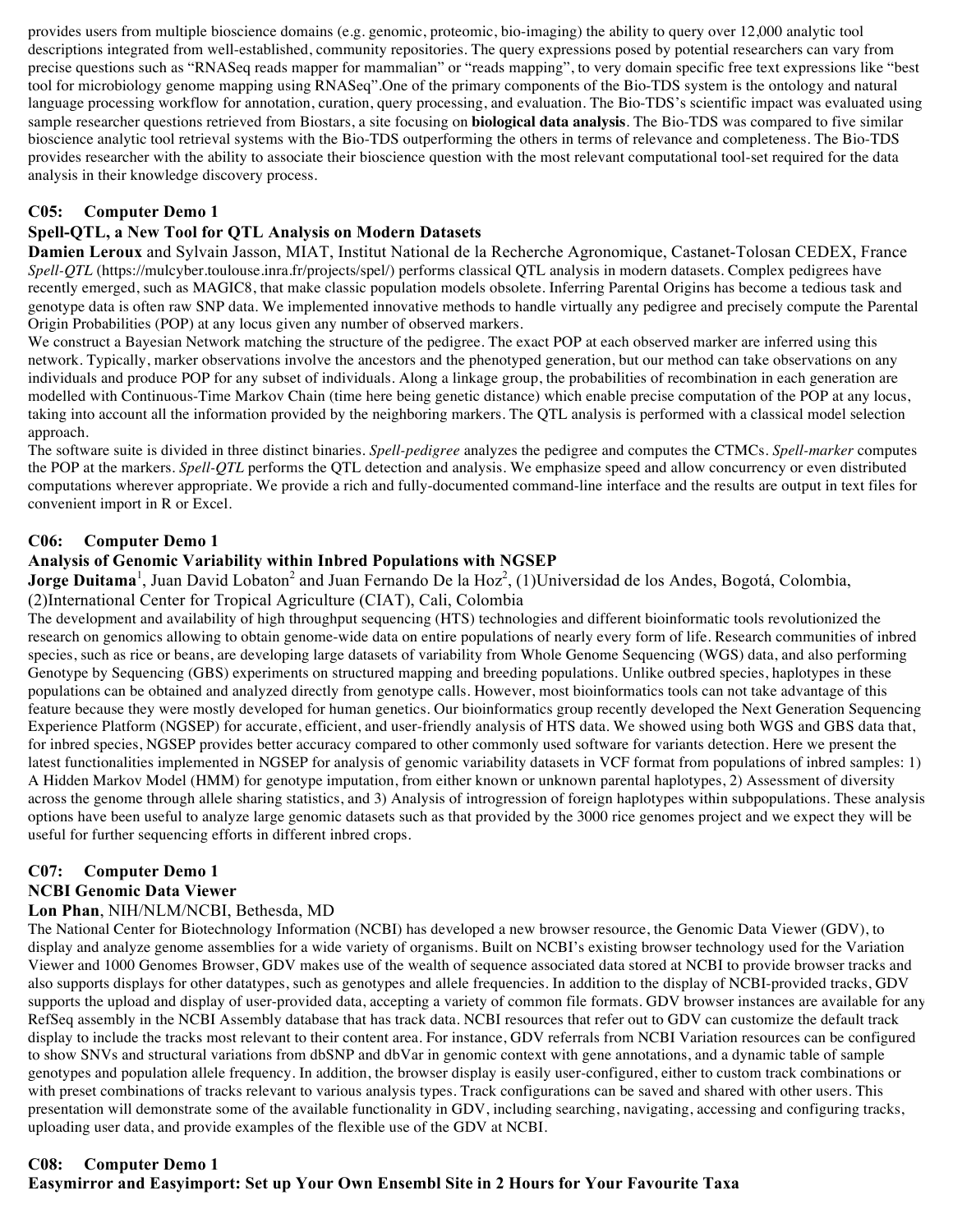## Sujai Kumar, The University of Edinburgh, Edinburgh, United Kingdom and **Richard J Challis**, Edinburgh University, Edinburgh, United Kingdom

A powerful reason to choose Ensembl over alternative genome browsers is the integration of comparative genomics and other datatypes (such as structural variants and functional annotation) in a genome browser with a mature API. However Ensembl is generally considered to be difficult to install and adding new genomes requires considerable effort. We have developed tools to make this process simpler. EasyMirror allows you to set up a new site with remote and local data within a few minutes while EasyImport allows you to import genomic sequence, gene models and annotations for any taxon in around an hour. We will demonstrate how to set up an Ensembl database and website, and populate it with your own genome assemblies and annotations, along with data from other existing Ensembl species databases. We will also show how to perform additional analyses, such as orthology analyses, to view your data in the context of other species hosted on other Ensembl servers.

# **C09: Computer Demo 2**

## **GOBII: Genomic Open-source Breeding Informatics Initiative**

Philip Glaser<sup>1</sup>, Yanxin Gao<sup>2</sup>, Elizabeth Jones<sup>3</sup>, Yaw A. Nti-Addae<sup>2</sup>, Kevin Palis<sup>4</sup>, Syed Raza<sup>2</sup>, Joshua Lamos-Sweeney<sup>2</sup>, Angel Villahoz-Baleta<sup>2</sup>, Kelly Robbins<sup>2</sup>, Jean-Luc Jannink<sup>5</sup>, Lukas Mueller<sup>4</sup>, Mark E Sorrells<sup>2</sup>, Qi Sun<sup>6</sup>, Edward S. Buckler<sup>7</sup> and Susan McCouch<sup>2</sup>, (1)Cornell Institute of Biotechnology, Ithaca, NY, (2)Cornell University, Ithaca, NY, (3)GOBII Project, Biotechnology Dept, Cornell University, Ithaca, NY, (4)Boyce Thompson Institute, Ithaca, NY, (5)USDA-ARS, Ithaca, NY, (6)Institute for Genomic Diversity, Cornell University, Ithaca, NY, (7)USDA-ARS-Cornell University, Ithaca, NY In the last ten years, genotyping costs have dropped significantly, making feasible powerful new breeding approaches that can take advantage of the vast amounts of genomic data that have been generated. The Genomic Open-source Breeding Informatics Initiative (GOBII) is the first large-scale public-sector effort to provide an open-source solution for storing, querying, and applying analysis pipelines to high-density genotypic information. The GOBII system is comprised of a data warehouse (PostgreSQL, MonetDB, and HDF5), a web service layer with a BrAPI compliant RESTful API, and GUIs for loading and extracting data. Technologies and key features comprising the system will be presented.

## **C10: Computer Demo 2**

## **Gigwa - Genotype Investigator for Genome-Wide Analyses.**

**Manuel Ruiz**, CIRAD, UMR AGAP / CIAT, Montpellier Cedex 5, France, Guilhem Sempéré, CIRAD, UMR Intertryp, Montpellier, France, Adrien Petel, CIRAD, St Pierre, French Southern Territories, Alexis Dereeper, IRD, UMR RPB, F-34394 Montpellier, France, Gautier Sarah, INRA - UMR AGAP, Montpellier, France and Pierre Larmande, IRD, UMR DIADE, Institut de Biologie Computationnelle, Montpellier, France

Exploring the structure of genomes and analyzing their evolution is essential to understanding the ecological adaptation of organisms. However, with the large amounts of data being produced by next-generation sequencing, computational challenges arise in terms of storage, search, sharing, analysis and visualization. This is particularly true with regards to studies of genomic variation, which are currently lacking scalable and user-friendly data exploration solutions. Here we present Gigwa, a web-based tool that provides an easy and intuitive way to explore large amounts of genotyping data by filtering it not only on the basis of variant features, including functional annotations, but also on genotype patterns. The data storage relies on MongoDB, which offers good scalability properties. Gigwa can handle multiple databases and may be deployed in either single- or multi-user mode. In addition, it provides a wide range of popular export formats. The Gigwa application is suitable for managing large amounts of genomic variation data. Its user-friendly web interface makes such processing widely accessible. It can either be simply deployed on a workstation or be used to provide a shared data portal for a given community of researchers.

#### **C11: Computer Demo 2**

# **The Brassica Information Portal: Towards Integrating Phenotype and Genotype Data.**

Annemarie Eckes<sup>1</sup>, Tomasz Gubala<sup>1,2</sup>, Piotr Nowakowski<sup>1,2</sup>, Tomasz Szymczyszyn<sup>1</sup> and Wiktor Jurkowski<sup>1</sup>, (1)Earlham Institute, Norwich, United Kingdom, (2)Cyfronet AGH, Krakow, Poland

The Brassica Information Portal (BIP) is a web repository for population and trait scoring information related to Brassica breeding. High throughput phenotyping has increased the need to make the rapidly accumulating volumes of phenotype data available and accessible in a standardised manner. Serving as a community resource, the BIP helps define common data and metadata standards relevant for describing Brassica diversity. This is especially important for genotype-phenotype association studies in crop improvement.

BIP provides access to trial data including metadata and trait data as well as QTL and marker data linked to traits. It further includes population data with accession and line information, cross-linked to their associated sequences in SRA.

BIP hosts lines assessed for development and agricultural traits which can be used for GWAS analysis, for marker development and ultimately crop improvement. Submission and extraction of data is possible using the web interface and the API. Future aims are to expand our database to hosting SNP next to marker data. We also plan to further integrate our resource with ensembl plants and CyVerse to provide single-entry point access to analysis tools and relevant visualisations.

The participant will learn how to navigate the resource and submit data based on a use-case scenario. We will report on our efforts to identify minimum metadata as well as trait definitions. Our aim is to demonstrate BIP's value and utility, both for single research groups and the global Brassica research and breeding community.

# **C12: Computer Demo 2**

**GnpIS-Ephesis, Plant Phenotype Field Experimentations Resources – Data Discovery and Dataset Building Use Cases.** Cyril Pommier<sup>1</sup>, Guillaume Cornut<sup>1</sup>, Michael Alaux<sup>1</sup>, Thomas Letellier<sup>1</sup>, Célia Michotey<sup>1</sup>, Erik Kimmel<sup>1</sup>, Sophie Durand<sup>1</sup>, Raphael Flores<sup>1</sup>, Florian Philippe<sup>1</sup>, Mathide Lainé<sup>1</sup>, Eric Duchene<sup>2</sup>, Thierry Lacombe<sup>3</sup>, Francois-Xavier Oury<sup>4</sup>, Gilles Charmet<sup>5</sup>, Arnaud Gauffreteau<sup>6</sup>, Hadi Quesneville<sup>1</sup> and Anne-Francoise Adam-Blondon<sup>1</sup>, (1)INRA - URGI, Versailles, France, (2)INRA-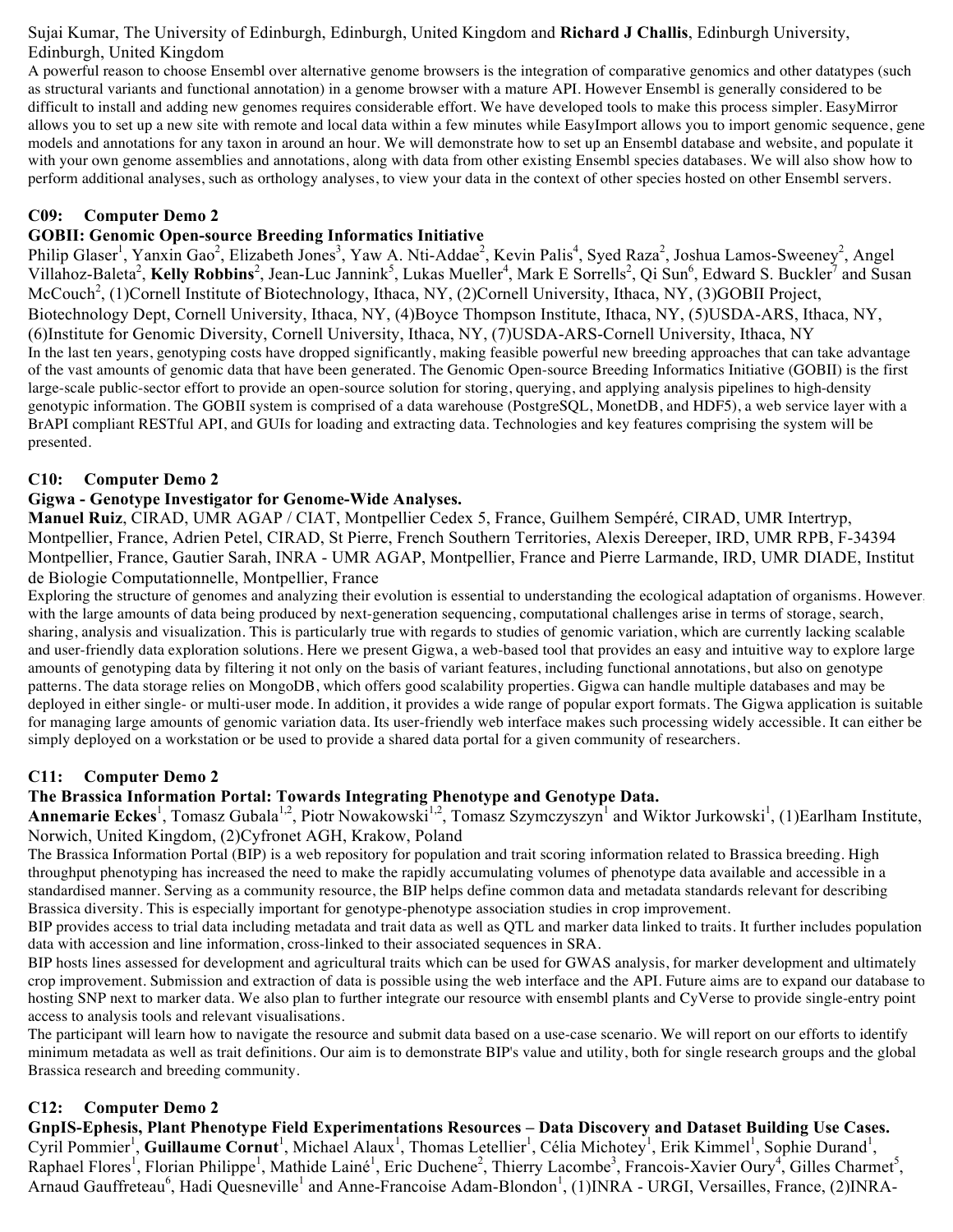SVQV, COLMAR, France, (3)INRA - Domaine de Vassal, Marseillan-plage, France, (4)INRA Site de Crouël, CLERMONT-FERRAND, France, (5)INRA UMR GDEC Clermont-Fd, France, Clermont-Ferrand, France, (6)French National Institute of Agronomy (INRA) Agronomy, Thiverval Grignon, France

Integrating phenotyping data from divers sources allow to conduct meta-analysis for climate change studies, genetic studies or genotype by environment studies. This integration relies on pivot object and data formatting. Due to the heterogeneity of Phenotyping data, this process is often complex, but we will show what are its benefices through GnpIS. This Information System has been built to allow the integration of genomic, genetic and phenomic data for plant and their pathogens and relies on identifying common pivot resources like germplasm, observation variables following the Crop Ontology framework, experimental locations and years. This allows to link together trials conducted by experimental facilities including field networks and high throughput phenotyping facilities in controlled environments or fields. We will first demonstrate two approaches, datadiscovery and dataset building. The first one, implemented in GnpIS portal (https://urgi.versailles.jnra.fr/gnpis) and the WheatIS (http://wheatis.org/Search.php) shows an overview of available data. The second approach allows to build and download datasets for yield evolution genotype by environment studies. This demonstration relies on public data (doi:10.15454/1.4489666216568333E12) provided by INRA . It includes fifteen years of observations on eleven experimental sites including agronomic and disease observations. We will then show how to build a climate change study dataset by getting phenology data for perennial species like Grape or Poplar, from which we can extract dataset for statistical analysis tools or model to evaluate adaptability of several hundreds of variety.

Aknowledgments

Duchène E, Lacombe T, Oury FX, Charmet G, Gauffretau A, Labernardière M, Lebreton A., Roumet P.

## **C13: Computer Demo 2**

**Knowledge.Bio: A Web Application for Collaboratively Building and Exploring Networks of Biological Relationships.** Richard Michael Bruskiewich<sup>1</sup>, Kenneth Casimir Huellas-Bruskiewicz<sup>1,2</sup>, Chandan Kumar Mishra<sup>1,2</sup>, Farzin Ahmed<sup>1,2</sup>, Yinglun Colin Qiao<sup>1,2</sup>, Jarielle D Lim<sup>1,2</sup>, Lance Hannestad<sup>1,2</sup>, Rudy Kong Tin Lun<sup>1,2</sup> and Benjamin M Good<sup>3</sup>, (1)STAR Informatics / Delphinai Corporation, Port Moody, BC, Canada, (2)Simon Fraser University, Burnaby, BC, Canada, (3)The Scripps Research Institute, La Jolla, CA

**Knowledge.Bio** (Bruskiewich et al., 2016) is an open source web resource to enhance access and interpretation of networks of concepts and relationships derived from text mining or curated public resources. Each edge in these networks is linked to underlying evidence (e.g. an abstract in PubMed), which may be accessed within the context of the application. Along the way, users construct their own graphical map of related concepts which can be exported and shared either locally as a file on a user's computer, or remotely within an indexed map library. The initial research literature knowledge base of Knowledge.Bio is drawn from the Semantic Medline Database

(https://skr3.nlm.nih.gov/SemMed/; Kilicoglu et al., 2012) and the Implicitome (Hettne et al., 2016), two complementary resources derived from text mining of NCBI Pubmed abstracts. Additional cross-linkages are provided to external biological databases via integration with WikiData (https://www.wikidata.org; Burgstaller-Muehlbacher 2016). In addition, Knowledge.Bio data loading protocols allow additional concept and relationship data to be loaded from other data sources.

**Availability and Implementation:** hosted at http://knowledge.bio/; open source code available at http://bitbucket.org/sulab/kb2/.

**Contact:** richard@plantinformatics.com

#### **References:**

Bruskiewich, RM, et al. (2016) Knowledge.Bio: A Web application for exploring, building and sharing webs of biomedical relationships mined from PubMed.doi: http://dx.doi.org/10.1101/055525

Burgstaller-Muehlbacher, Sebastian, et al. (2016) "Wikidata as a semantic framework for the Gene Wiki initiative." Database 2016 : baw015. Hettne, KM, et al. (2016) The Implicitome: A Resource for Rationalizing Gene-Disease Associations.PLoS ONE 11(2): e0149621. doi:10.1371/journal.pone.0149621

Kilicoglu, H, et al. (2012) SemMedDB: a PubMed-scale repository of biomedical semantic predications.Bioinformatics, 28(23), 3158-60.

#### **C14: Computer Demo 2**

#### **The Triticeae Toolbox (T3): Connecting Phenotypes, Genotypes, and Biological Knowledge**

**Clay Birkett**, USDA-ARS, Ithaca, NY, Clare Saied, Cornell University, Dept. of Plant Breeding and Genetics, Ithaca, NY, David Matthews, Cornell University, Ithaca, NY, David Hane, University of California / USDA-ARS-WRRC, Albany, CA and Jean-Luc Jannink, USDA-ARS / Cornell University, Ithaca, NY

The Triticeaetoolbox (T3) is a database for wheat, barley, and oat that contains phenotype and genotype data used by plant breeders. The database facilitates collaboration by providing reports, statistical analysis, and genome wide association studies. T3 provides links to GRIN-Global, Ensembl Plant, URGI, Planteome and Crop Ontologies, and GrainGenes. Data is integrated with reference sequence resources using JBrowse genome browser. We provide a plant breeding application programing interface (BrAPI), which allows 3rd party analysis tools to directly access the data. T3 software is available under the GNU General Public License and is freely downloadable from GitHub. An overview of the advanced T3 tools and installation requirements for a T3-like database will be discussed.

# **C15: Computer Demo 2**

# **e!Dal - a Open Source Software to Store, Share and Publish Research Data**

**Matthias Lange**, Daniel Arend and Uwe Scholz, Leibniz Institute of Plant Genetics and Crop Plant Research (IPK) Gatersleben, Stadt Seeland, Germany

e!DAL (https://edal.ipk-gatersleben.de/) is an open source software to **publish** and **share** research data in compliance to journal, funding agencies and open data policies (Arend et al. 2014 BMC Bioinformatics). Designed as broker between in-house file storage and data registries, it is provided as an all-in-one but small JAVA package that can be operated as micro service at any network accessible server. Prerequisites are a mounted, sufficient sized file system, access to an e-mail server, and open http(s) ports. Recommendable is a registration as DataCite data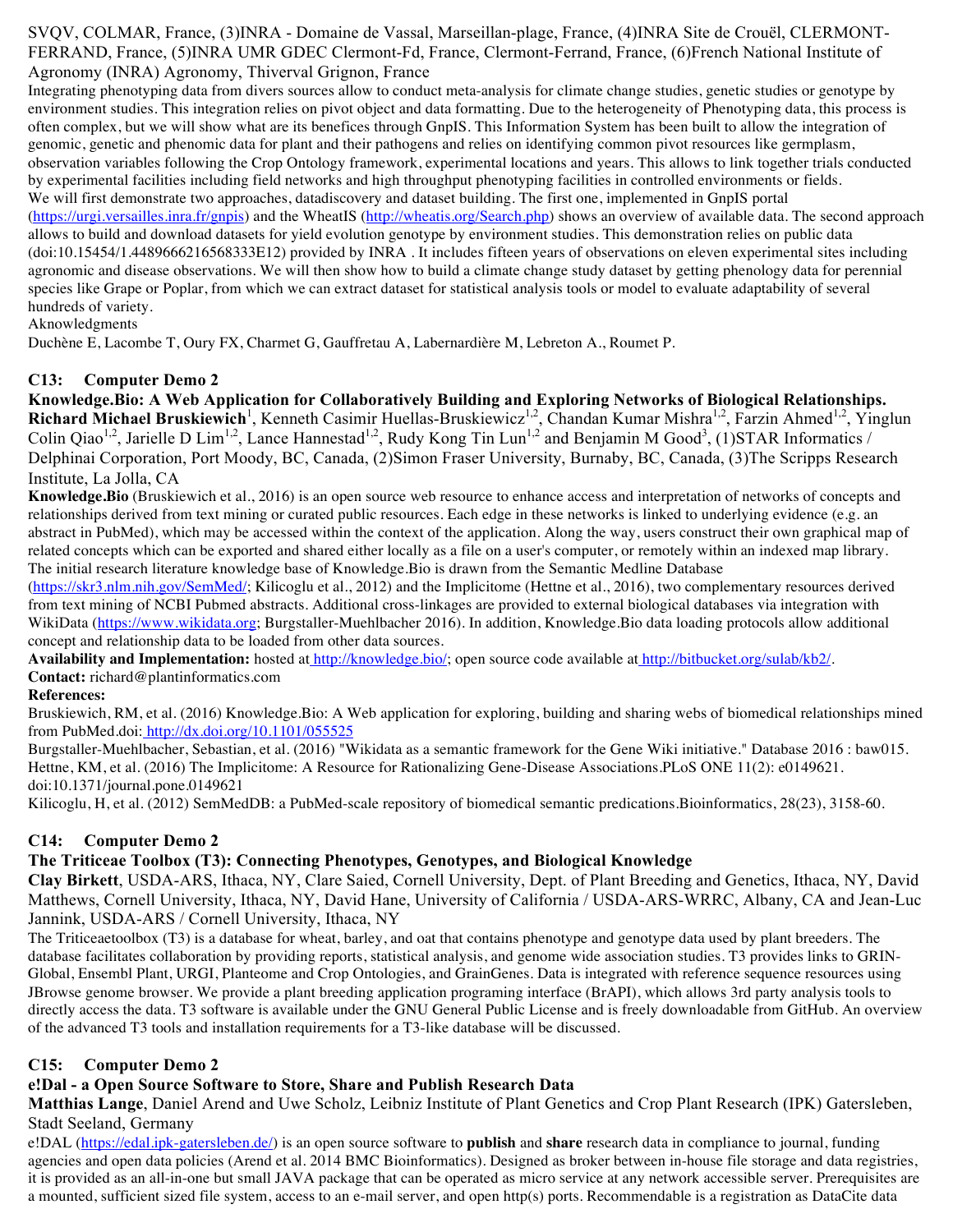centre to enable e!DALs support for an automatic registration of published data sets as **journal and founding agency proven citable digital object identifiers** (**DOI**). Already embedded features are:

- http(s) server to support web and DOI access to data sets,<br>• database to store and associate DataCite and Dublin core (
- database to store and associate DataCite and Dublin core (ISO 15836) compliant meta data,
- data submission tool.
- e-mail based reviewing and approval system,
- access logging and statistics for data publication metrics,
- API to embed into custom JAVA clients,
- WebDAV support to mount e!DAL as NAS file system,
- OAI-PMH meta data harvesting protocol
- version control system
- text search engine

e!DAL is already the basis for the PGP research data repository (Arend et al. 2016 Database: The Journal of Biological Databases and Curation) where 113 DOIs and more than 150.000 files are published. e!DAL driven PGP repository is accepted as data repository for **Nature Publishig Group**, is registered in **re3data.org**, **OpenAIRE** and **DataCite.** This shows e!DAL capabilities to build individually configured research data from the scratch or use e!DAL as API in custom bioinformatics tools or databases.

In the software demo session we will show step-by-step how to set-up an e!DAL instance, demonstrate the data submission process and give some best practice how to operate an in-house e!DAL based research data repository.

#### **C16: Computer Demo 2**

## **User-Friendly Whole Genome DNA Methylation Analysis With FlowGe**

**Jeffrey Grover**<sup>1</sup>, Matthew Bomhoff<sup>1</sup>, Sean Davey<sup>1</sup>, Brian D. Gregory<sup>2</sup>, Rebecca A. Mosher<sup>1</sup> and Eric Lyons<sup>1</sup>, (1)University of Arizona, Tucson, AZ, (2)University of Pennsylvania, Philadelphia, PA

Acquiring the specialized knowledge and resources required to manage, process, analyze, and visualize data from next generation sequencing (NGS) experiments is a bottleneck for many researchers. To address this issue we have integrated a suite of bioinformatics workflows into the web-based comparative genomics platform, CoGe. We term CoGe's integrated NGS workflows FlowGe. FlowGe's workflows include RNAseq, whole-genome bisulfite sequencing, ChIP-seq, variant calling (SNPs), and population genetics calculations. Unlike other standalone next-generation sequencing applications, FlowGe leverages the over 27,000 genomes currently available within CoGe and enables users to take advantage of CoGe's intuitive user interface. This facilitates rapid data processing, and integration of visualization and analysis in a single platform. Importantly, FlowGe allows researchers to control access to their data and share it with others, as well as combine public and private NGS data to answer genome-scale questions. CoGe's genome visualization system, NGS analysis workflows, and its connection to the CyVerse Data Store provide an integrated ecosystem to manage NGS data throughout its life cycle and facilitate greater accessibility of genomics analyses to researchers of all levels. To demonstrate FlowGe's ease of use and utility to all researchers we will demonstrate analysis of wholegenome bisulfite sequencing data to determine global DNA methylation levels.

FlowGe is freely available on the web at https://genomevolution.org under the MIT open source license (source code on GitHub https://github.com/LyonsLab/coge).

#### **C17: Computer Demo 3**

#### **GrainGenes: Supporting the Small Grains Community**

**Taner Z. Sen**, USDA -ARS / GrainGenes, Albany, CA, Gerard R. Lazo, USDA Agricultural Research Service, WRRC, Albany, CA, Yong Q. Gu, USDA ARS, Western Regional Research Center, Albany, CA, David Hane, University of California / USDA-ARS-WRRC, Albany, CA and Sarah Odell, USDA-ARS, Albany, CA

Funded with hard funds by USDA, GrainGenes provides long-term data sustainability for small grains researchers and hosts a range of community newsletters, databases, and digital workspaces for wheat, barley, rye, and oats. GrainGenes is a gateway for integrated access to several types of peer-reviewed and curated genomic, genetic, and phenotypic data, along with QTLs and other experimental outcomes. The availability of reference genome assemblies of wheat and barley, along with their diversity data, is making a significant impact at GrainGenes and we are creating genome-centric views on our interface with rich links to data that is already housed at GrainGenes, curated over decades. We recently updated the GrainGenes Genome Browser with JBrowse, and created training videos for our users to smooth the learning curve for the new interface. GrainGenes will continue creating/implementing new tools and views for the small grains community, supporting them in their research, and providing them a long-term repository for their peer-reviewed experimental and computational data.

#### **C18: Computer Demo 3**

#### **RefEx, a Reference Gene Expression Dataset As a Web Tool for the Functional Analysis of Genes.**

#### **Hiromasa Ono** and Hidemasa Bono, Database Center for Life Science, Mishima, Japan

RefEx (Reference Expression dataset; http://refex.dbcls.jp ) provides suitable datasets as a reference for gene expression data of normal human, mouse, and rat tissues and cells. Four different measurement strategies are used in our collected gene expression data. These are: expressed sequence tag (EST), Affymetrix GeneChip, cap analysis of gene expression (CAGE), and transcriptome sequencing (RNA-seq). By showing in parallel with gene expression dataset in normal 40 organs (10 major groups) was obtained by four different experimental methods, you can make an intuitive comparison among gene expression values but also the methods. Users can examine the expression profiles of unfamiliar genes in normal tissues of the body, cells, and cell lines, from actual measurement data, rather than only from a description in a journal article. Recently, we incorporated CAGE data from the FANTOM5 project into RefEx. RefEx contains unique lists of genes whose expression pattern is prominent in a specific tissue compared with other tissues. Clicking the tissue icons on the RefEx top page easily retrieves genes with tissue specific expression patterns. In addition, up to three genes that have been added to a user's list can be compared at the same time. Users can compare all the detailed information about genes in that list, including expression data, in parallel. This enables users to easily find differences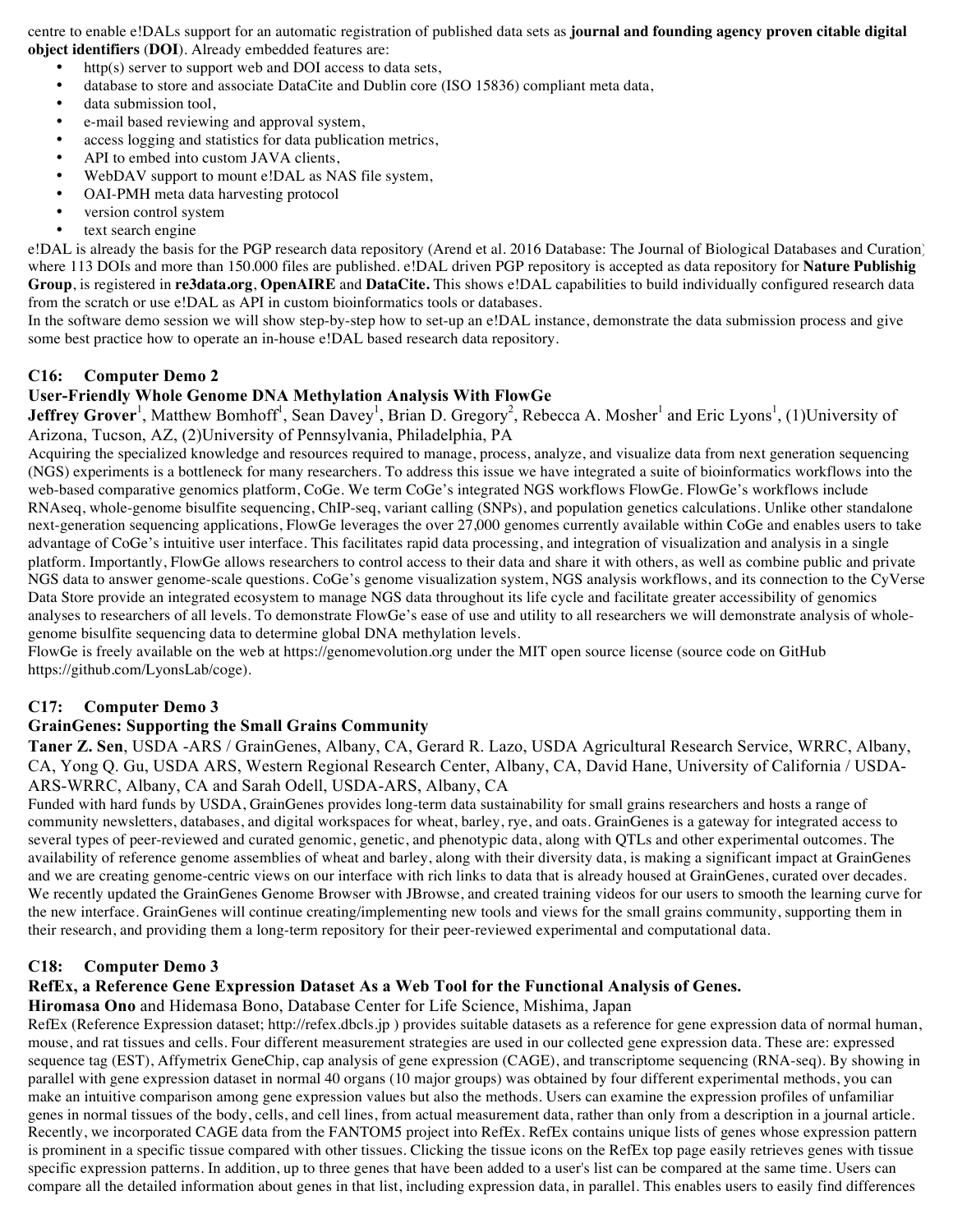among the genes. In this way, RefEx is also useful as a tool for investigating the relationships of unknown genes found in gene expression analyses.

### **C19: Computer Demo 3**

#### **Newly Designed Genome Database for Rosaceae (GDR)**

Sook Jung<sup>1</sup>, Taein Lee<sup>1</sup>, Chun-Huai Cheng<sup>1</sup>, Jodi L. Humann<sup>1</sup>, Ping Zheng<sup>1</sup>, Sushan Ru<sup>1</sup>, Kristin Scott<sup>1</sup>, Morgan Frank<sup>1</sup>, Deah McGaughey<sup>1</sup>, Ksenija Gasic<sup>2</sup>, Jim McFerson<sup>3</sup>, Cameron Peace<sup>1</sup>, Katherine M. Evans<sup>4</sup>, Lisa DeVetter<sup>1</sup> and Dorrie Main<sup>1</sup>, (1)Washington State University, Pullman, WA, (2)Clemson University, Clemson, SC, (3)Washington State Univesity, Wenatchee, WA, (4)Washington State University, Wenatchee, WA

A newly designed Genome Database for Rosaceae (GDR: www.rosaceae.org), with features such as a major genera and tools quick start in the homepage, has been launched. New features to quickly familiarize users with GDR data and functionality also include a dynamically generated data overview page browseable by data type and number and short video tutorials for the site overview, species pages and all the search pages. New data includes GDR generated datasets such as reference transcriptomes for Rosaceae genera that combines published RNA-Seq and EST data sets, and conserved syntenic regions among Prunus persica v2.0, Fragaria vesca v2.0, Malus x domestica v3.0p, and Pyrus communis v1.0. New genome assemblies and annotations along with GDR functional annotations are available, together with significant additions to map, marker and QTL data. Our effort toward data integration across databases, organisms and data types continues with development of Rosaceae Trait Ontology, curation of more data types with ontologies and developing interfaces that allow searching of integrated data more efficiently.

## **C20: Computer Demo 3**

## **Quality Assessment Using BUSCO v2**

**Felipe A. Simão**, Robert M. Waterhouse, Mathieu Seppey, Panagiotis Ioannidis, Evgenia V. Kriventseva and Evgeny M. Zdobnov, University of Geneva Medical School & Swiss Institute of Bioinformatics, Geneva, Switzerland

An important driving force behind genome projects is the acquisition of a complete catalog of genes, thus, it is vital to assess the integrity and completeness of the assembled genome. Although indications of assembly quality may be gleaned from statistical measures, a key measure of assembly quality is completeness in terms of the expected gene content. The identification of genes from many diverse species that are evolving under single-copy control defines an evolutionarily-informed expectation regarding gene content. Selected from the major species clades of the OrthoDB catalog of orthologs, the Benchmarking Universal Single-Copy Orthologs (BUSCOs) defines sets of genes expected to be present in any newly-sequenced genome from the appropriate species clade. The BUSCO assessment tool implements a computational pipeline to identify and classify matches from genome assemblies, annotated gene sets, or transcriptomes. The new version offers improved features and greatly expands the number of clades covered by BUSCO, including plants and protists. During this demonstration we will show how BUSCO can be used to facilitate genomic research, including examples on: de novo assemblies, re-annotation, assembly updates and phylogenetic analyses. Project website: http://busco.ezlab.org/v2/

# **C21: Computer Demo 3**

#### **PMN, A Unified Resource For Plant Metabolism**

#### **Peifen Zhang**, Carnegie Institution for Science, Stanford, CA

Plant metabolism is responsible for the majority of food, feed, and medicine production. However, despite the significant role that plant metabolism plays we still know very little about it. To better understand plant metabolism and facilitate enzyme/pathway discovery and metabolic engineering, we developed a comprehensive infrastructure through which known information about plant metabolism can be easily accessed and a sequenced genome can be annotated into enzymes, reactions and pathways with high quality. The infrastructure includes a machine-learning-based enzyme function prediction pipeline (E2P2), a pathway inference software (Pathway Tools, developed by SRI International), and a semi-automated pipeline for validating inferred pathways (SAVI). Using this infrastructure, we predicted the metabolic networks of 22 sequenced genomes in the green lineage (10 monocots, 9 eudicots, 2 lower plants and 1 green algal species). We have also developed an extensively curated pan-plant biochemical pathway database called PlantCyc that catalogs a comprehensive set of known plant biochemical pathways involved in primary and specialized metabolism. Major data types in all databases include pathway diagrams and summaries, reaction equations, compound chemical structures, and enzyme properties. Evidence codes along with references are attached to pathways and enzymes for quality assurance. The databases we generated are available online at the Plant Metabolic Network (PMN) website (www.plantcyc.org). Tools provided at our web site allow users to display and examine large scale "omics" data in a metabolic context, to compare pathways between species, and to BLAST against specific enzyme datasets.

#### **C22: Computer Demo 3**

#### **Planteome: Reference Ontologies and a Platform for Integrative Plant Genomics**

Austin Meier<sup>1</sup>, Laurel Cooper<sup>2</sup>, Pankaj Jaiswal<sup>2</sup>, Barry Smith<sup>3</sup>, Christopher Mungall<sup>4</sup>, Marie-Angélique Laporte<sup>5</sup>, Elizabeth Arnaud<sup>5</sup>, Justin L. Elser<sup>2</sup>, Justin Preece<sup>2</sup>, Sinisa Todorovic<sup>1</sup> and Eugene Zhang<sup>1</sup>, (1)Oregon State University, Corvallis, OR, (2)Department of Botany & Plant Pathology, Oregon State University, Corvallis, OR, (3)University at Buffalo, Buffalo, NY, (4)Lawrence Berkeley National Laboratory, Berkeley, CA, (5)Bioversity International, Montpellier Cedex 5, France The Planteome project is a centralized online plant informatics portal which provides semantic integration of widely diverse datasets with the goal of plant improvement. Traditional plant breeding methods for crop improvement may be combined with next-generation analysis methods and automated scoring of traits and phenotypes to develop improved varieties. The Planteome project (www.planteome.org) develops and hosts a suite of reference ontologies for plants associated with a growing corpus of genomics data. Data annotations linking phenotypes and germplasm to genomics resources are achieved by data transformation and mapping species-specific controlled vocabularies to the reference ontologies. Analysis and annotation tools are being developed to facilitate studies of plant traits, phenotypes, diseases, gene function and expression and genetic diversity data across a wide range of plant species. The project database and the online resources provide researchers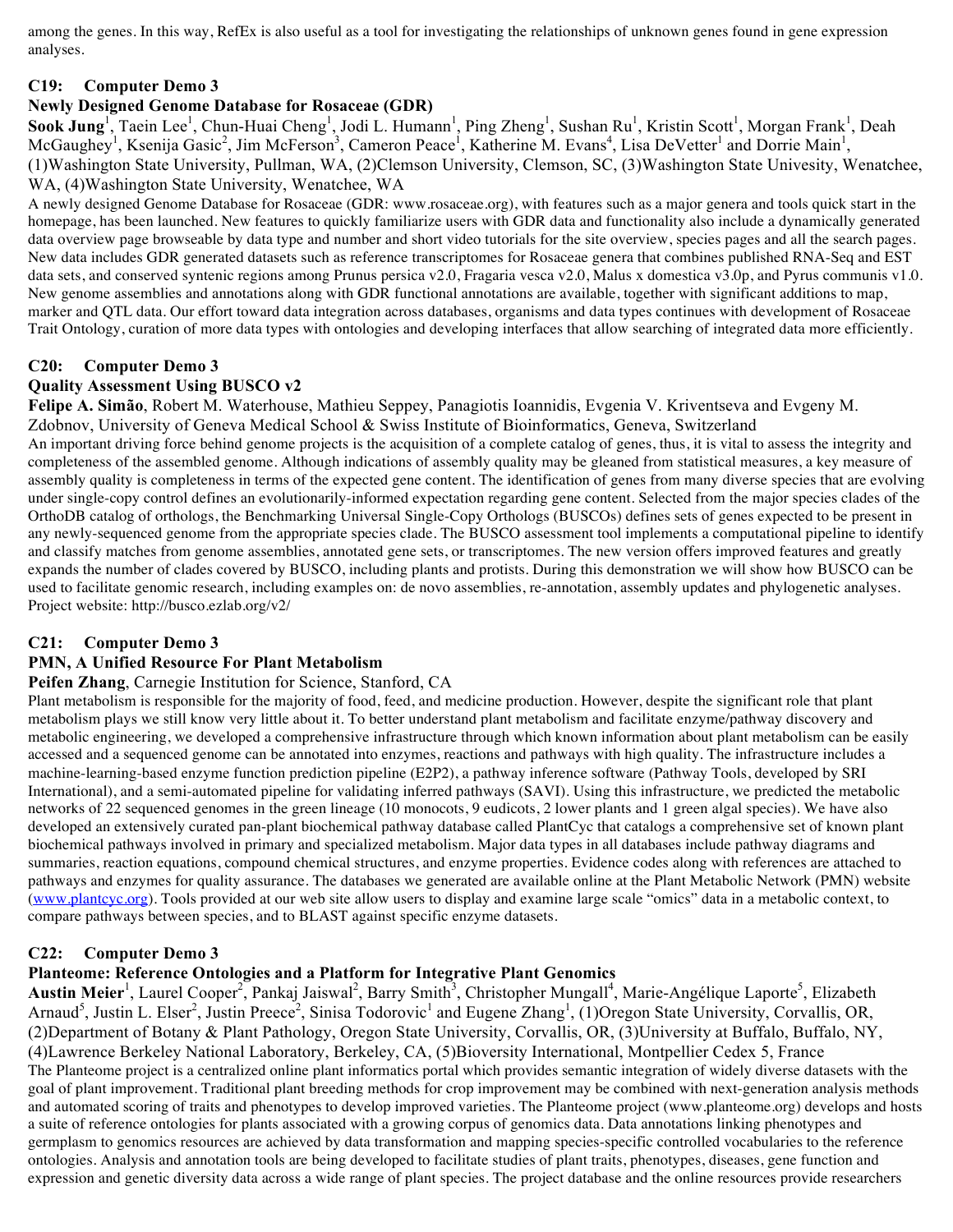tools to search and browse and access remotely via APIs for semantic integration in annotation tools and data repositories providing resources for plant biology, breeding, genomics and genetics.

# **C23: Computer Demo 4**

# **COPO: A Data Stewardship Platform for Plant Scientists**

Felix Shaw<sup>1</sup>, Anthony Etuk<sup>1</sup>, Alejandra Gonzalez-Beltran<sup>2</sup>, David Johnson<sup>2</sup>, Philippe Rocca-Serra<sup>2</sup>, Paul J. Kersey<sup>3</sup>, Ruth Bastow<sup>4</sup>, Katherine Denby<sup>5</sup>, Susanna A. Sansone<sup>2</sup> and Robert P. Davey<sup>1</sup>, (1)Earlham Institute, Norwich, United Kingdom, (2)Oxford e-Research Centre, University of Oxford, Oxford, United Kingdom, (3)EMBL - The European Bioinformatics Institute, Cambridge, United Kingdom, (4)Global Plant Council; University of York, York, United Kingdom, (5)University of York, York, United Kingdom

We present Collaborative Open Plant Omics (COPO), a brokering service between plant scientists and public repositories, which enables management, aggregation and publication of research outputs described and integrated using linked data. COPO provides consolidated access to services and disparate information sources via a web interface and Application Programming Interfaces.

Users create profiles which represent a logical span of research, such as a grant funding round or PhD project. 'Research objects' comprising a broad spectrum of potential outputs (such as sequence data, images, manuscripts, source code, posters) can be uploaded into the profile. Annotation of these objects with community-supported standards is facilitated using simple user-interface wizards which aim to reduce the complexity of this task, supported by ISA components (http://isa-tools.org/) for metadata interoperability and automated metadata format conversion. COPO uses the Ontology Lookup Service (http://www.ebi.ac.uk/ols) to provide the crucial contextual metadata required for standardised data description. Currently, deposition of both data and metadata to the European Nucleotide Archive for sequence data, and Figshare for data types such as images, posters, and presentations is supported.

In the future, we will support more public repositories for multi-omic data submission, and users will be able to search for and pull such data into analysis environments such as CyVerse and Galaxy. We will subsequently track the outputs and associated metadata in COPO, thus creating a provenance trail from data to publication.

http://copo-project.org/

https://github.com/collaborative-open-plant-omics/COPO

## **C24: Computer Demo 4**

### **Systems Biology Resources for the Citrusgreening Disease Complex.**

Prashant S Hosmani<sup>1</sup>, Surya Saha<sup>1</sup>, Mirella Flores-Gonzalez<sup>1</sup>, Susan Brown<sup>2</sup> and Lukas Mueller<sup>1</sup>, (1)Boyce Thompson Institute, Ithaca, NY, (2)Kansas State University, KSU Bioinformatics Center, Manhattan, KS

Huanglongbing (HLB) is a tritrophic disease complex involving citrus host trees, the Asian citrus psyllid (ACP) insect and a phloem restricted, bacterial pathogen *Candidatus* Liberibacter asiaticus (CLas). HLB is considered to be the most devastating of all citrus diseases, and there is currently no adequate control strategy. In Florida, an estimated 40-70% of all citrus trees are infected, and HLB effects include production declines (10-20% per year), diminished fruit quality and increased production costs. We have designed a web portal with information for consumers and growers as well as genomics and bioinformatics resources for citrus, ACP and CLas. The JBrowse browser provides the context for expression data and annotated features on the genome. Biocyc Pathway Tools databases model biochemical pathways within each organism and will be used to explore the entire disease complex. Micro-CT analysis of the ACP will be combined with transcriptomics data from different tissues, life stages and sexes to create a 3D atlas that will reveal the internal anatomy of ACP overlaid with the expression profile of different tissues across major life stages. All tools like JBrowse, Blast and the Atlas will connect to a central database containing gene models for citrus, ACP and multiple *Candidatus* Liberibacter pathogens. The database will allow manual curation so that the community can continuously improve the knowledgebase as more experimental research is published. The database architecture combines custom schemas and the community-developed Chado schema (http://gmod.org/wiki/Chado) for compatibility with other genome databases. The portal can be accessed at https://citrusgreening.org/.

#### **C25: Computer Demo 4**

#### **SNP-Seek Resource for Rice Research**

**Locedie Mansueto**, Roven Rommel Fuentes, Nikki Borja, Jeffrey Detras, Juan Miguel Abriol-Santos, Dmytro Chebotarov, Millicent D. Sanciangco, N. Ruaraidh Sackville Hamilton, Ramil P. Mauleon, Kenneth L. McNally and Nickolai Alexandrov, International Rice Research Institute, Los Baños, Philippines

The 3,000 rice genome project generated a large dataset of genomic variation to the world's most important crop. We identified  $\sim$ 40M SNPs using BWA aligner and GATK variant calling on five reference genomes of rice, representing the major variety groups: Nipponbare (*jap*), IR 64 (*ind*), 93-11(*ind*), DJ 123 (*aus*) and Kasalath (*aus*). The results are accessible through the Rice SNP-Seek website (http://snp-seek.irri.org) or by web-services with defined APIs. SNP-Seek provides legacy phenotypic and passport data for all the sequenced varieties from the International Rice Genebank Information System at IRRI and incorporates gene models from several rice annotation projects. Inside SNP-Seek, the massive genotypic data are stored as HDF5 files for fast retrieval, while the germplasm, phenotypic and genomics data are in RDMS using the CHADO schema, allowing the use of controlled terms from biological ontologies as query constraints. Several visualization tools are embedded including: JBrowse for SNPs, indels and genes; VISTA for the genome alignments; phylogenetic tree and MDS plots to explore the evolutionary relationships between the varieties; allele frequency chart and the genotype matrix viewer. A list manager for SNPs, varieties and genes allows the user to pass results as constraints in their queries. The SNP Annotator can add traits, ontology terms, functional effects and interactions to the markers in a list. In this demo we will present the data and features of the Rice SNP-Seek Database, and show typical use cases focusing on allele-mining and breeding applications.

#### **C26: Computer Demo 4**

**Elasticsearch Indexing/Search and Expression Data Visualization with Two New Tripal Extension Modules**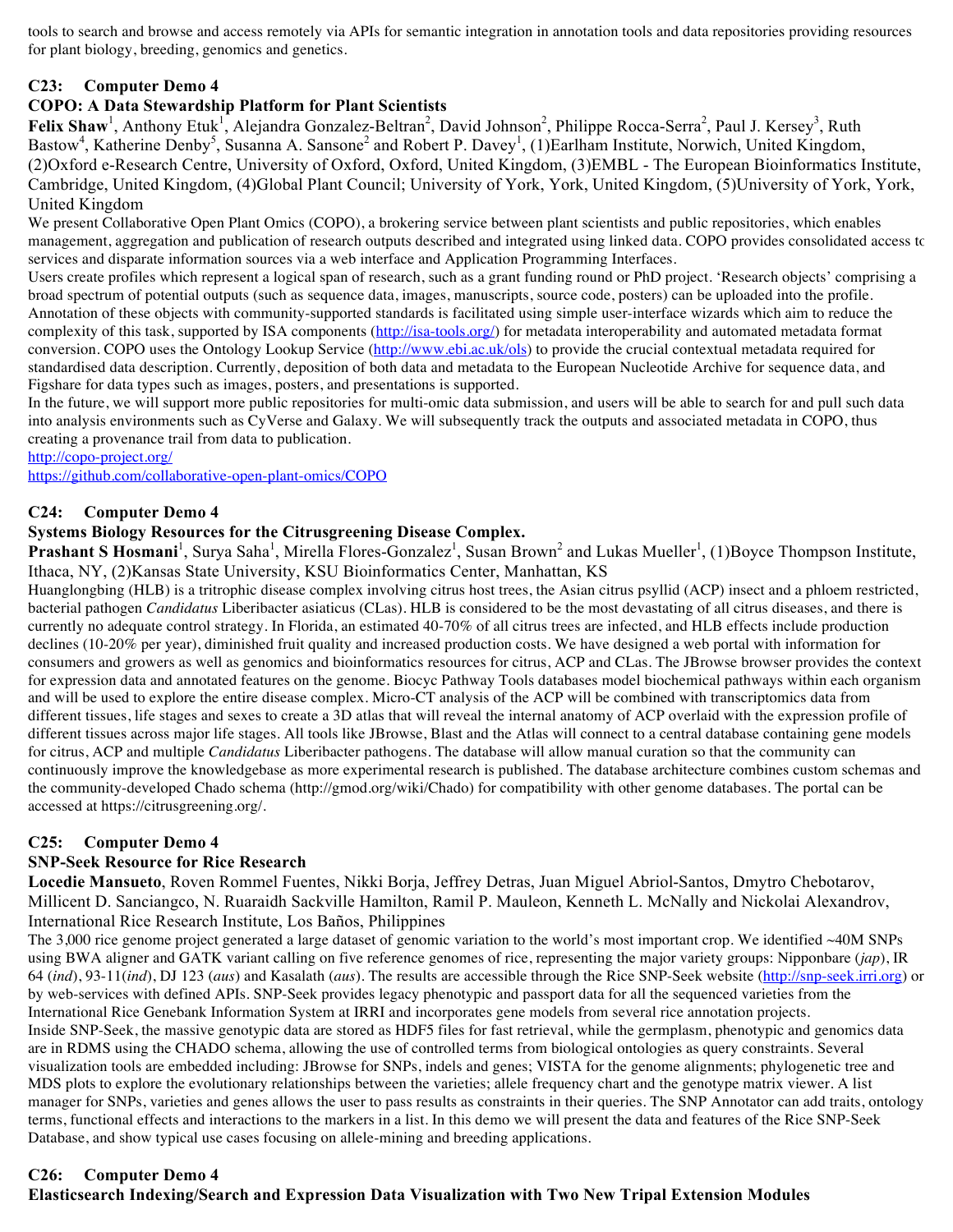Ming Chen<sup>1</sup>, Nate Henry<sup>1</sup>, Thomas Lane<sup>1</sup>, Xiao Zhou<sup>1</sup>, Jill L. Wegrzyn<sup>2</sup>, Stephen P. Ficklin<sup>3</sup> and Margaret Staton<sup>1</sup>, (1)University of Tennessee, Knoxville, TN, (2)Department of Ecology and Evolutionary Biology - University of Connecticut, Storrs, CT, (3)Washington State University, Pullman, WA

The Hardwood Genomics Databases (HGD) is a Tripal<sup>1</sup>-based web database offering access to genetic and genomic data from ecologically and phylogenetically important hardwood tree species. HGD currently hosts transcriptomes from 15 species, low coverage whole genome sequence data from 10 species, SSR markers from 8 species, and the Chinese chestnut reference genome. With the rapid increase in the number of open access tree transcriptomes sequences and the accompanying gene expression data, the HWD has built new tools for researchers to search, download, and visualize this data. First, we have a new search engine, built from the open access elasticsearch<sup>2</sup> software, that provides powerful, full text search and includes features such as fuzzy searching that handle misspelled or alternately spelled words. The general sitewide search for all content types is now complemented by an advanced transcript-specific search allowing users to specify functional annotation details and filter by organism. Second, a new Tripal Expression Analysis module supports three new content types relevant to transcriptome projects: biological sample records, expression protocol records and gene expression levels for sequence features. This allows the user to explore a public RNASeq experiment fully, from collection of tissues, to lab methods and analysis of data, to gene expression levels. The feature expression levels across multiple biomaterials are visualized with interactive bar plots or heat maps that are generated with javascript graphic libraries D3JS<sup>3</sup> and plotly<sup>4</sup>. Additionally, we offer a tool for users to build customized, two dimensional heat maps for gene expression comparison by submitting a list of feature IDs. The customized heat map provides detailed library information and links to the feature content pages. The implementation of these two modules in the HGD will facilitate hardwood trees research in aspects of data acquisition and discovery, exploration of candidate genes, and comparative gene expression analysis among tree species.

Keywords: Tripal, database, elasticsearch, searching, gene expression, heatmap

1. Ficklin, Stephen P., et al. "Tripal: a construction toolkit for online genome databases." Database 2011 (2011): bar044.

2. Elasticsearch. https://www.elastic.co/. Accessed Oct 24, 2016.

3. D3JS. https://d3js.org/. Accessed Oct 24, 2016

4. Plotly. https://plot.ly/. Accessed Oct 24, 2016

#### **C27: Computer Demo 4**

#### **Toggle-3 : A Framework to Build Quickly Pipelines and to Perform Large-Scale NGS Analysis**

Christine Tranchant-Dubreuil<sup>1</sup>, Sebastien Ravel<sup>2</sup>, Cécile Monat<sup>1</sup>, Laura Helou<sup>1</sup>, Abdoulaye Diallo<sup>1</sup>, Gautier Sarah<sup>3</sup>, Julie Orjuela-Bouniol<sup>4</sup> and François Sabot<sup>1</sup>, (1)IRD - UMR DIADE, Montpellier, France, (2)CIRAD, Montpellier, France, (3)INRA -UMR AGAP, Montpellier, France, (4)ADNid company, Montpellier, France

Dear biologist, have you ever dreamed of using the whole power of those numerous NGS tools that your bioinformatician colleagues uses through this awful list of command lines ?

Dear bioinformatician, have you ever wished for a really quick way of designing a new NGS pipeline without having to retype again dozens of code lines to readapt your scripts or starting from scratch ?

#### So, be happy ! TOGGLE is for you !

With TOGGLE (TOolbox for Generic nGs anaLysEs), you can create your own pipeline through an easy and user-friendly approach. Indeed, TOGGLE integrate a large set of NGS softwares and utilities to easily design pipelines able to handle hundreds of samples. The pipelines can start from Fastq (plain or compressed), SAM, BAM or VCF (plain or compressed) files, with parallel (by sample) and global analyses (by multi samples). Moreover, TOGGLE offers an easy way to configure your pipeline with a single configuration file:

– Organizing the different steps of workflow,

- Setting the parameters for the different softwares,
- Managing storage space through compressing/deleting intermediate data,

– Determining the way the jobs are managed (serial or parallel jobs through scheduler SGE, SLURM and LSF).

TOGGLE can work on your laptop, on a single machine server as well as on a HPC system, as a local instance or in a Docker machine. The only limit will be your available space on the storage system, not the amount of samples to be treated or the number of steps. TOGGLE was used on different organisms, from a single sample to more than one hundred at a time, in RNAseq, DNAreseq/SNP discovery and GBS analyses.

List of bioinformatics tools included:

- Cleaning and Quality checking : FastQC, CutAdapt, fastxTrimmer
- Assembly : TransAbyss, Trinity, TGI-CL
- Mapping : BWA (aln/sampe and mem), TopHat
- SAM/BAM management : picardTools, SAMtools, GATK
- SNP calling/cleaning/annotation : SAMtools, GATK, VarScan, snpEff
- ReadCount : HTseq-count
- Structural Variations : BreakDancer, Pindel

Web site: https://github.com/SouthGreenPlatform/TOGGLE

#### **C28: Computer Demo 4**

#### **Bgee: Database and R Package for Retrieving the Preferred Anatomical Expression Localization of a List of Genes, or of a Single Gene, in Animals.**

**Frederic B. Bastian**, SIB Swiss Institute of Bioinformatics - University of Lausanne, Lausanne, Switzerland

A wealth of gene expression data is deposited in public repositories, but the problem is how to extract, from this wealth of data, the biologically relevant information about expression patterns of genes. We present here Bgee, a database and R package allowing to identify the preferred anatomical localizations with expression from a list of genes, or for a single gene. The R package also allows to download curated and reanalyzed expression data from Bgee directly into R.